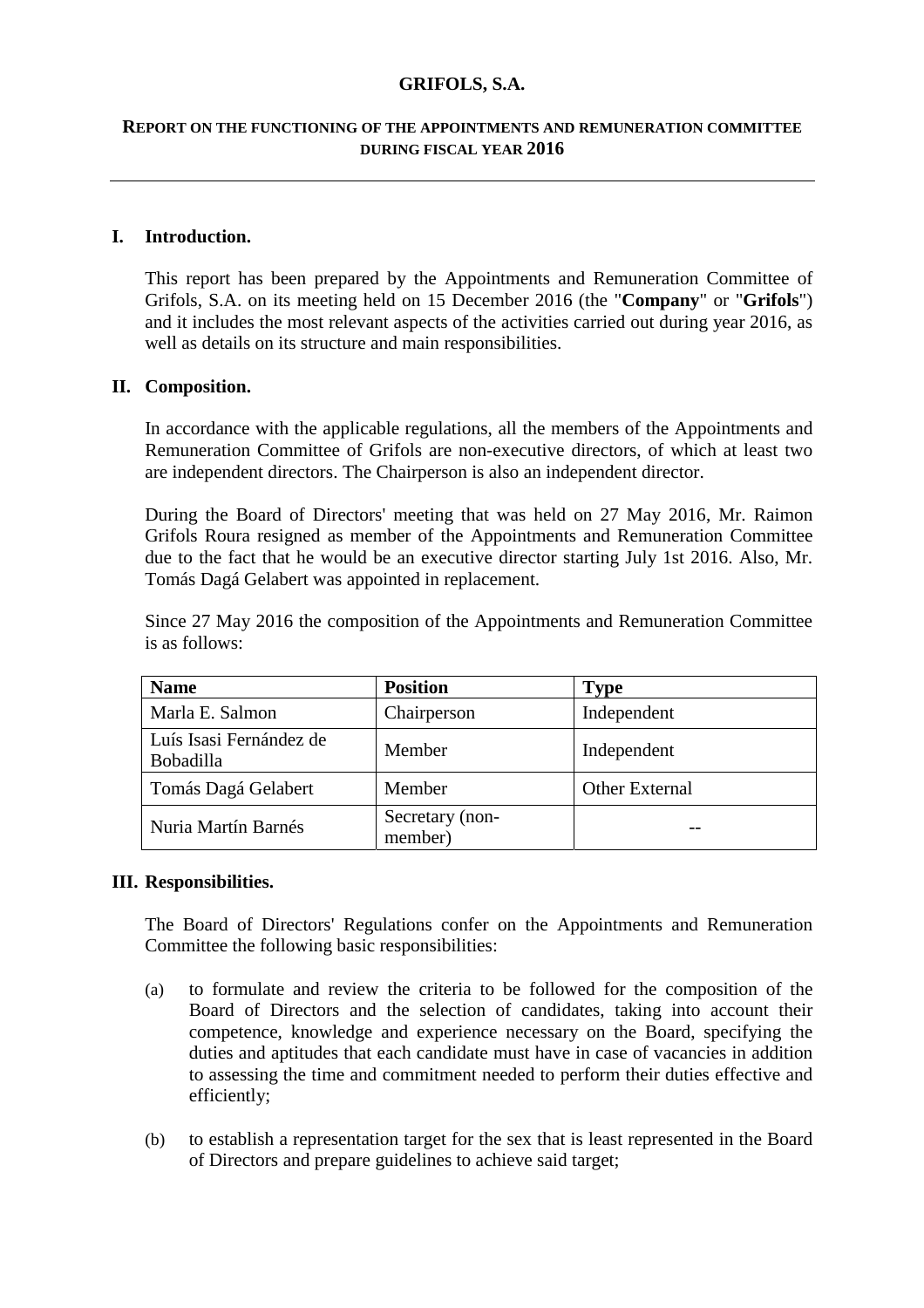- (c) to submit to the Board of Directors any proposals to appoint, re-elect and/or separate the independent directors prior to being submitted to the General Shareholders' Meeting or, as the case may be, being adopted by the Board exercising its power of co-option, and in all cases informing about the character of the director proposed;
- (d) to report the proposals of appointment, re-election and/or separation of the nonindependent directors for their appointment by the Board of Directors by means of co-option or their submission to the General Shareholders' Meeting by the Board of Directors;
- (e) To report the proposals of appointment and removal of the Chairperson and Vicechairpersons of the Board of Directors;
- (f) to examine and organize the succession of the Chairperson of the Board of Directors and the chief executive officer and, as the case may be, to make proposals to the Board so that said succession takes place in an orderly and well planned manner;
- (g) to report the proposals of appointment and resignation of the Secretary and Vice secretaries of the Board of Directors;
- (h) to report the proposal of appointment and removal of senior management proposed by the chief executive officer to the Board and the basic conditions of their contracts;
- (i) to propose to the Board the Directors the directors who shall be part of each of the Committees;
- (j) to propose to the Board of Directors the remuneration policy of the directors and general managers or anyone performing top-level management duties under the direct supervision of the Board, executive committees or executive directors, as well as the individual remuneration and other contractual terms regarding the executive directors, ensuring its fulfilment;
- (k) to periodically review the payment programmes of executive officers, considering their adequacy and performance; and
- (l) to report on the transactions that imply or could imply conflicts of interest and, in general, on matters covered in Chapter IX of the Board of Director's Regulations.

# **IV. Activities.**

During fiscal year 2016 the Appointments and Remuneration Committee of the Company has met in the following occasions:

- 26 February 2016;
- 26 May 2016;
- 28 October 2016; and
- 15 December 2016.